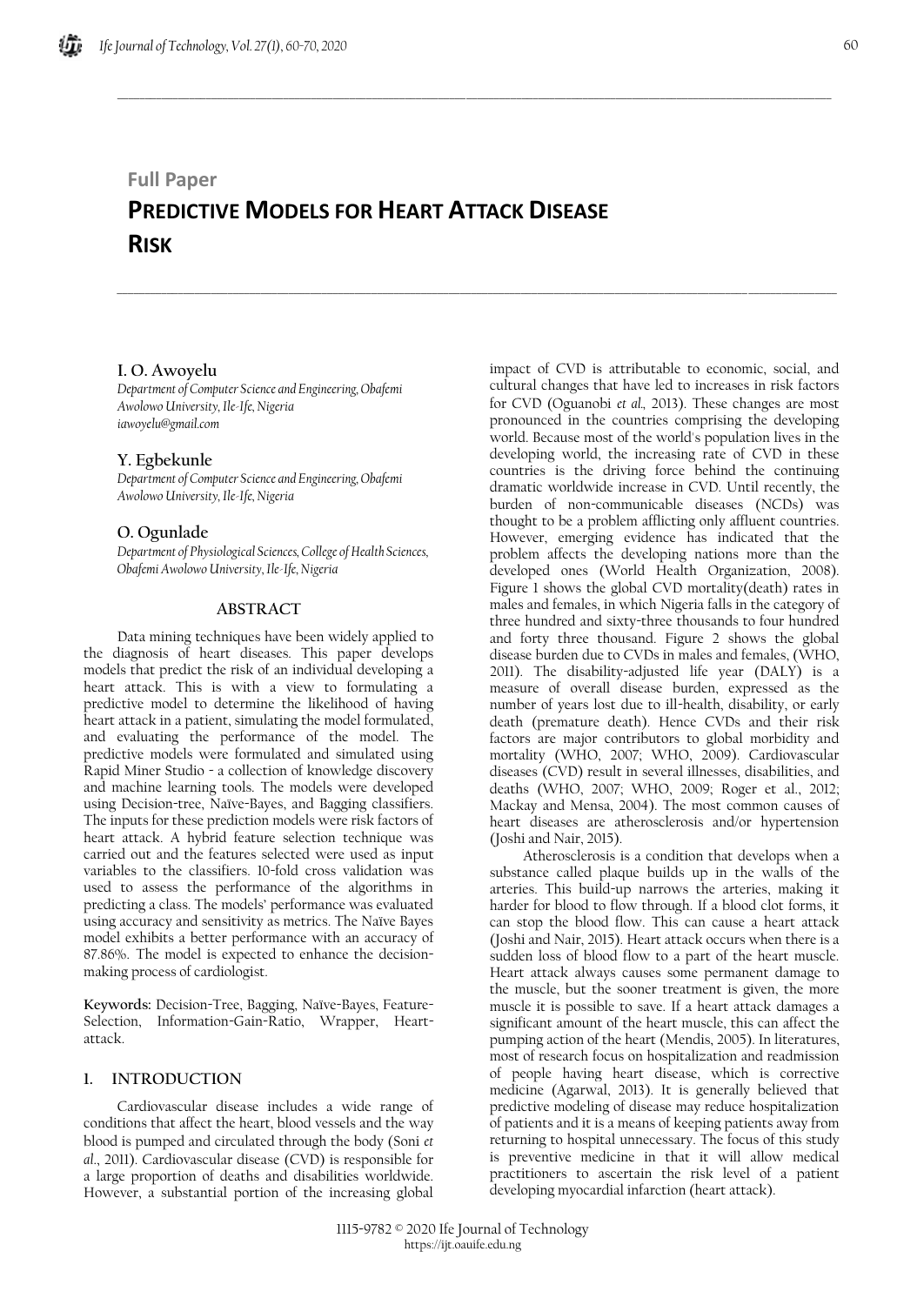

*Figure 1 - World map showing the global distribution of CVD mortality rates in; (a) males, and (b) females (WHO, 2011)*

Nowadays, health care industry contains huge amount of heath care data, which contain hidden information. This hidden information is useful for making effective decisions (Dangare and Apte, 2012). Data mining has become a fundamental methodology for computing applications in medical informatics. It has great potential for exploring hidden patterns in a dataset of a medical domain, hence providing a user-oriented approach to novel and hidden patterns in a data (WHO, 2007; Abdullah and Rajalaxmi, 2012; and Thuraisingham (2000). Feature selection methods are unsupervised machine learning techniques used to identify relevant attribute in a dataset. It is important in identifying irrelevant and redundant attributes that exist within a dataset which may increase computational complexity and time (Yildirim, 2015; Hall, 1999). Feature selection methods are broadly classified as filter-based, wrapper-based and hybrid methods. Hybrid-based feature selection methods will be used to identify the most relevant variables, and these will be used in the predictive model for heart disease patients' classification using supervised machine learning techniques.

In many African countries, including Nigeria, the incidence and prevalence of heart disease is on the increase

(Essien *et al.,* 2014). The Word Health Organisation rates heart disease as one of the most important causes of premature death worldwide (WHO, 2012). This disease affects individuals in their peak and mid-life years, disrupting the future of the families that are dependent on them and undermining the development of the nations by depriving them of valuable human resources in their most productive years (WHO, 2002). In developing countries, heart disease tends to affect people at a younger age and thus could negatively affect the workforce and economic productivity (Leeder *et al.,* 2009).

People in low- and middle-income countries often do not have the benefit of integrated primary healthcare programmes for early detection and treatment of people with risk factors as compared to high-income countries. As a result, this disease may be detected late; hence, many people die younger from the disease often in their most productive years. Although, there are various available treatments for prevention of sudden death in patients such as Implantable Cardioverter Defibrillators (ICD); however, these treatments are expensive and do not eliminate the risk of sudden death (Idowu *et al.,* 2015).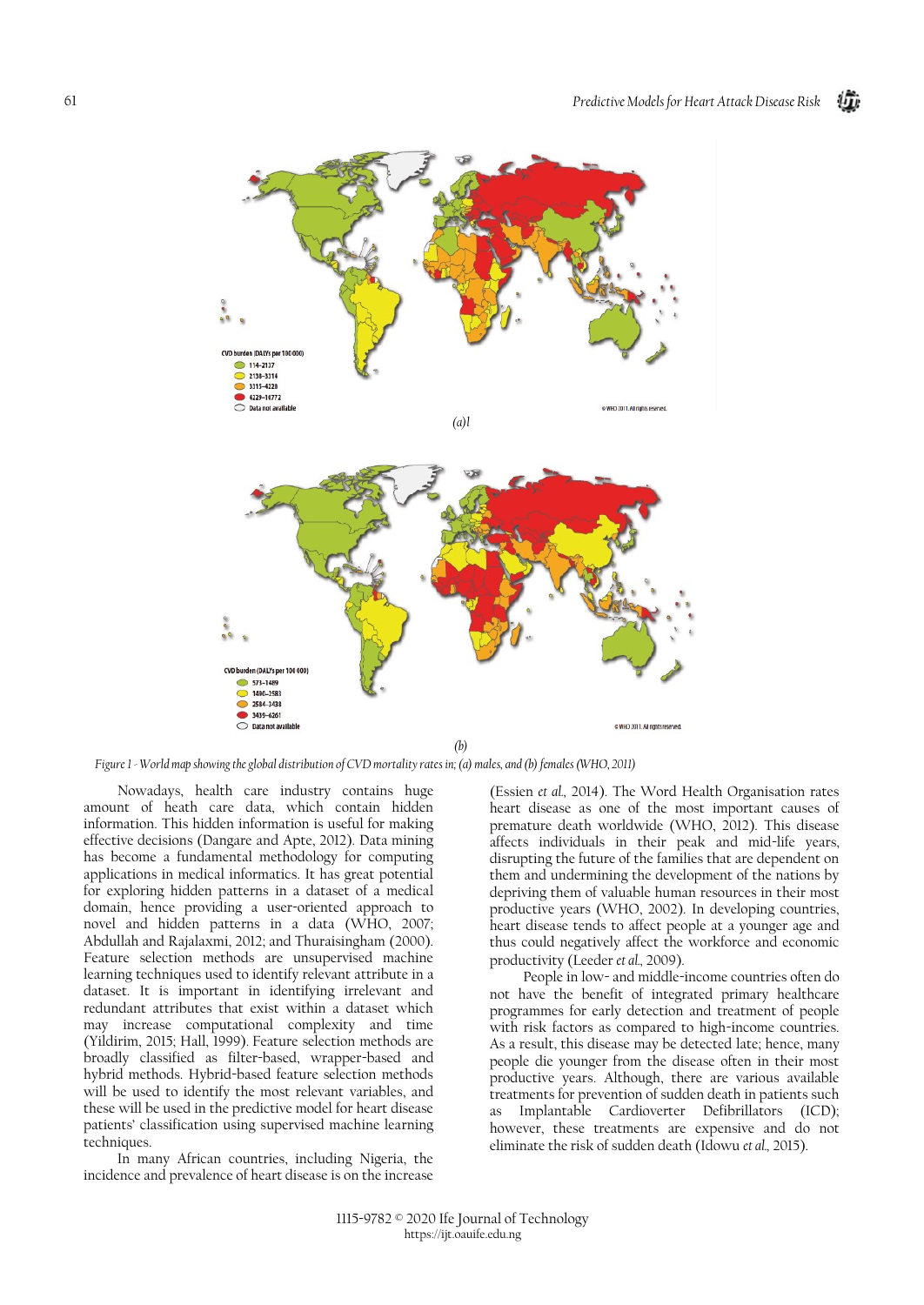

*Figure 2 - World map showing the global distribution of the burden of CVDs (DALYs), in (a) males, and (b) females (WHO, 2011)*

Cardiovascular disease events could be prevented or delayed if patients are aware of the disease risk early enough. Existing data mining models have been used to predict the existence (that is, presence or absence) of the disease rather than the risk of patients developing the disease. There is a need to determine the risk of a patient developing the disease to mitigate its incidence, hence this study. The aim of this study is to develop a model a model that will predict the risk of an individual developing heart attack. Its objectives are to formulate a predictive model to determine the likelihood of having heart attack in a patient, simulate the model formulated; and evaluate the performance of the model.

The rest of this paper is organized as follows. Section 2 discusses the relevant literature about the study while section 3 explains the materials and methods used for the study. Section 4 discusses the results obtained and section 4 concludes the paper.

## **2. RELATEDWORKS**

Chaurasia and Pal (2013) presented an approach to predict heart disease using data mining techniques. The dataset used was obtained from Urvine California Institute (UCI) and they applied three decision tree classifiers namely: Iterative Dichotomized 3 (ID3), Classification and regression tree (CART) and Decision

Table (DT) for the diagnosis of patients with heart diseases or not. The analysis of the data and implementation of the model was carried out using Weka simulation environment tool. They used 10-fold cross validation to minimize any bias in the process, improve the efficiency of the process and evaluate the robustness of the classifier. Their classification result shows that CART classifier outperformed the other two with an accuracy of 83.49%; hence, it became their proposed method.

Taneja *et al.* (2014) developed a prediction model that can predict heart disease using data collected from Chandigarh in India consisting of 15 attributes. Filter based feature selection of information gain, gini index and chi squared were performed on the fifteen attributes (features) in order to obtain relevant features (eight features), thereby reducing the number of features the classification algorithm has to examine, and also reducing the errors from irrelevant features. 10-fold cross validation was adopted for randomly sampling the training and test data set. Decision tree, Neural Network and Naive Bayes were the classifiers used for the prediction model. The performance of the model was evaluated using the standard metrics of accuracy, precision, and recall. The J48 decision-tree outperformed the others.

Masethe and Masethe (2014) developed a model that can infer characteristics of predicted class from a combination of other data. The task of data mining in their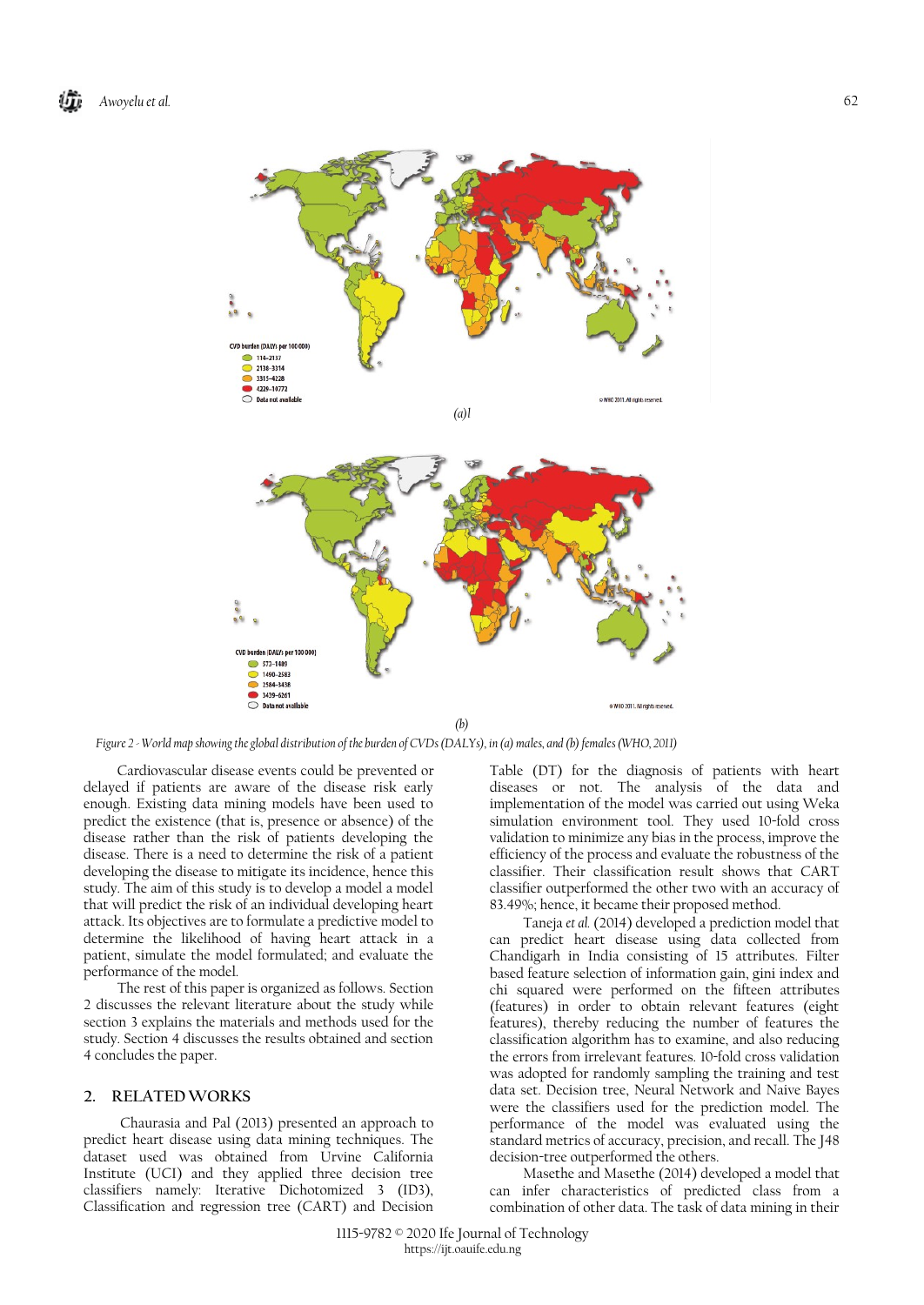work is to build models for the prediction of the presence or absence of heart attack based on selected attributes for heart attack disease. They applied J48, Bayes Network and Naïve Bayes, Simple Cart and Reptree algorithm to classify and develop a model to diagnose heart attack in patient dataset. The dataset used in the study was collected from medical practitioners in South Africa. The dataset contains 108 records of patient with 11 attributes. These attributes are gender, age, chest pain, cholesterol, smoking, blood sugar, blood pressure, electrocardiographic (ECG), diet, alcohol, exercise level. For the analysis and implementation of the model WEKA was used. The stratified 10-fold cross validation was used to assess the performance of the algorithms in predicting a class. The work also determined which model gives the highest percentage of correct predictions for the diagnoses, of which J48, REPTREE and SIMPLE CART algorithm perform best.

Florence *et al*. (2014) predicted the occurrence of heart attacks in patient using neural network and decision tree. The dataset used was Acarth dataset which consist of six attributes such as age, sex, cardiac duration, cholesterol, signal level and possibility of attack, the final one being their class label. The output, which is the possibility of having heart attack, is the class label and it is either Yes or No. for evaluating the performance of their classifiers, 75% of the dataset was used for training and the remaining 25% for testing. The analysis of the data and implementation of the model for prediction was done using Rapid Miner Studio. They did not evaluate the robustness of the classifiers adopted in their model.

Nikhar and Karandikar (2016) worked on the prediction of the diagnosis of heart attack with a reduced number of attributes using Naive Bayes and Decision Tree. Records set with medical attributes were obtained from the Cleveland Heart Disease Database. With the help of the dataset, pattern significant to heart attack diagnosis were extracted - 19 attributes- these attributes are age, sex, chest pain, chest pain type, resting blood pressure on admission to the hospital (trestbps), chol, FBS, restecg, thalach (maximum heart rate achieved), exang (exercise induced angina) etc. The dataset consists of 303 records, when evaluating the performance of the classifier, 50% of the dataset was used for training and the remaining 50% was used for testing. Decision Tree outperformed Naïve Bayes classifier.

Shah *et al*. (2020) worked on the probability of developing heart disease in patients using machine learning techniques of Naïve Bayes, decision tree, Knearest neighbor and random forest algorithm using WEKA tool. Existing dataset from the Cleveland database of UCI repository of heart disease patients was used. Knearest neighbor gave the highest accuracy.

Tran-Duy et al. (2020) developed prediction models for classification of Cardiovascular Risk of Remote Indigenous Australians. They used clinical and demographic information on Indigenous people aged between 30 and 74 years without history of CVD events. They used Cox proportional hazard models to estimate 5 year CVD risk and the Harrell's c-statistic and the

modified Hosmer-Lemeshow (mH-L)  $\chi^2$  statistic to assess the model discrimination and calibration, respectively. The study sample consisted of 1,583 individuals. The risk score consisted of sex, age, systolic blood pressure, diabetes mellitus, waist circumference, triglycerides, and albumin creatinine ratio. The bias-corrected c-statistic was 0.72 and the bias-corrected mH-L  $\chi^2$  was 12.01.

# **Limitations of Existing System**

Many of the existing systems predict heart disease using attributes from complex test conducted in laboratories which may be expensive for low- or middleincome earners especially knowing fully well that the country in which the study is being conducted is categorized as developing country. Although Amin *et al.* (2013) proposed a hybrid model of genetic algorithm and ANN for predicting heart disease using risk factors not from complex test conducted in labs, as their input data. The datasets consist of 50 records (that is, risk factor data for 50 patients) and their result showed good classification accuracy. Their classification was binary based meaning that they aimed at predicting if a patient is healthy or heart diseased thereby predicting the occurrence of the existence of the disease rather than the occurrence of the severity of the disease.

# **3. MATERIAL AND METHODS**

In this paper, a predictive model for heart attack risk level was proposed. The proposed predictive model is depicted in Figure 3. The model identifies the variables monitored in patients and those at the risk of developing the disease by the cardiologist at the study location. This was preceded by the collection of the dataset containing the identified variables for patients in the study location. The dataset collected from the hospital formed the basis of the historical dataset which contains various records of predictive parameters. Feature selection methods were used to identify the most relevant and important features among the features collected. The historical dataset containing the reduced feature set was divided into two – training dataset and testing dataset. The training and testing dataset were fed to the supervised machine learning algorithm proposed for this study using 10-fold cross validation evaluation method. The result of the performance of the combination of filter-based and each wrapper-based feature selection method together with the supervised machine learning algorithms were used to identify the most effective and efficient predictive model for heart attack risk prediction.

The data for 206 people were acquired from cardiologists at Obafemi Awolowo University Teaching Hospitals Complex, Ile-Ife, Osun State, Nigeria. Table 1 shows the identified important risk factors and their encoded values in brackets, which were used as input to the system. Data mining techniques were used in classifying the patient records as high risk, intermediate risk and low risk of developing the disease. The simulation of the project is carried out in Rapid Miner.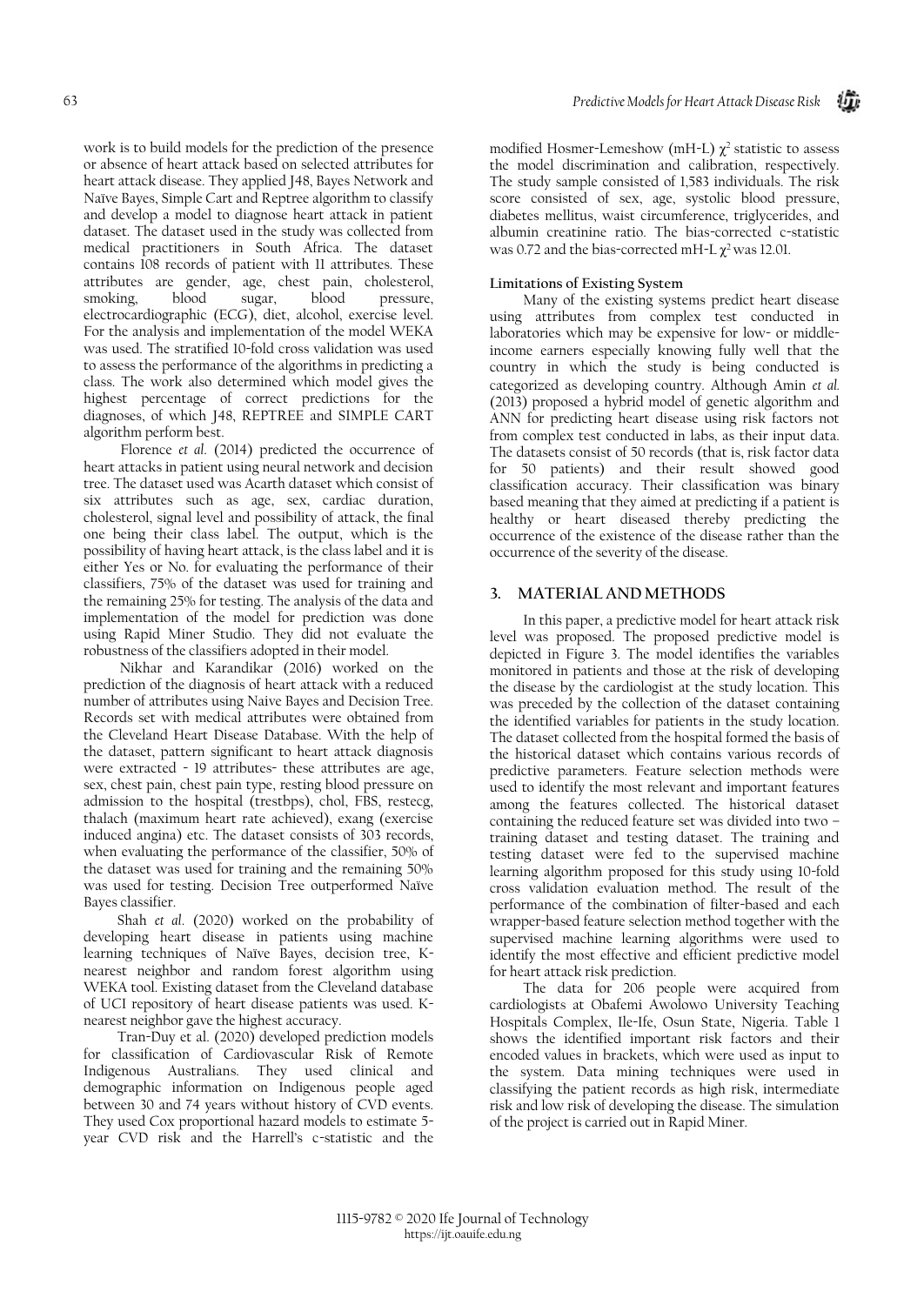

*Figure 3 - Conceptual Framework of the Proposed Model*

*Table 1: Attributes Monitored and Units of Measure*

| Attribute             | Type    | Label               |
|-----------------------|---------|---------------------|
| Age                   | Numeric | Years $(yr)$        |
| Gender                | Nominal | Female, Male        |
| <b>Family History</b> | Nominal | Yes, No             |
| Height                | Numeric | Meters $(m)$        |
| Weight                | Numeric | Kilogram (kg)       |
| BMI                   | Numeric | $\mathrm{kgm^{-2}}$ |
| Cholesterol Level     | Numeric | $mmoL^{-1}$         |
| <b>Blood Pressure</b> | Numeric | mmhg                |
| Fasting Blood         | Numeric | $mmol-1$            |
| Sugar                 |         |                     |
| Diabetes              | Nominal | Yes, No             |
| Exercise Level        | Nominal | 1, 2                |
| Smoking               | Nominal | Yes, No             |
| Alcohol               | Nominal | Yes, No             |
| Associated Disease    | Nominal | 0,1                 |

The descriptions of the identified attributes used in this study are:

- i. **Age** is the present age of the subject. It is measured in years and recorded using numeric figures.
- ii. **Gender** refers to the sex of the subject. It is a variable with nominal value and without any unit of measure. It is recorded as "Male" or "Female".
- iii. **History** specifies whether the parents (limited to first and second generations) once suffered from heart disease. It is a nominal variable, with no unit of measure. It is recorded as a "Yes" or "No"
- iv. **Body Mass Index (BMI)** is obtained as the ratio of the body's weight (in Kilograms) to the square of the height (in meters) of the subject. It is measured in Kg/m2 and recorded as numeric value.
- v. **Weight** is obtained as the weight of the patient's body which is measured in kilogram (kg)
- vi. **Height is** obtained as how tall the patient is. It is measured in meters (m)
- vii. **Systolic blood pressure** is the measure of the pressure (peak) in the arteries when the heart beats (when the heart muscles contract). It is measured in millimetre Mercury (mmHg) and recorded as numeric value.
- viii. **Diastolic blood pressure** is the measure of the pressure (minimum) in the arteries between heartbeats (when the heart muscles relax between beats and refilling with blood). It is measured in

millimetre Mercury (mmHg) and recorded as numeric value.

- ix. Cholesterol level is measured in mmol<sup>-1</sup> and recorded as numeric value.
- **x. Fasting Blood Sugar** is measured in m/mol and recorded as numeric value.
- **xi. Diabetes** measure whether a subject has diabetes (which means "yes") or not (which means "no").
- **xii. Exercise level** means whether the subject does enough exercise of at least 3 days for 30 minutes in a week or not. In this study, enough exercise of at least 3 days a week is denoted as "2" else denoted as  $"$
- xiii. **Smoking** means whether the subject smokes cigarette. It is recorded as nominal value.
- xiv. **Alcohol intake** means whether a subject takes alcoholic drinks. It is recorded as nominal value.
- xv. **Associated Disease** means whether the subject has diseases related to heart attack. The presence of other disease is denoted as "1" and its absence is denoted as "0".

For the purpose of handling the problem as a classification-based prediction model, the target classes (output variable) was determined using three labels, namely High, Low and Intermediate. These were assigned to each record to quantify each patient's measure of risk level. High refers to patients that have more than one risk factors plus the presence of associated disease. Intermediate refers to patients that have two or more risk factors only. Low refers to patients that have less than two risk factors. Algorithm 1 was used in assigning a target class to each patient's record using the World Health Organization (WHO) criteria of risk stratification.

| Algorithm 1:                      | <b>Target Class Assignment</b> |
|-----------------------------------|--------------------------------|
| Start:                            |                                |
| Let associated disease be X       |                                |
|                                   | Let number of risks be Y       |
| If $((Y \t{0}) \& (X \t{= Y}es))$ |                                |
| Then Target class = "High"        |                                |
| <b>Flse</b>                       |                                |
| if $(0 \le Y \le 1)$              |                                |
| Then Target class = "Low"         |                                |
| <b>Flse</b>                       |                                |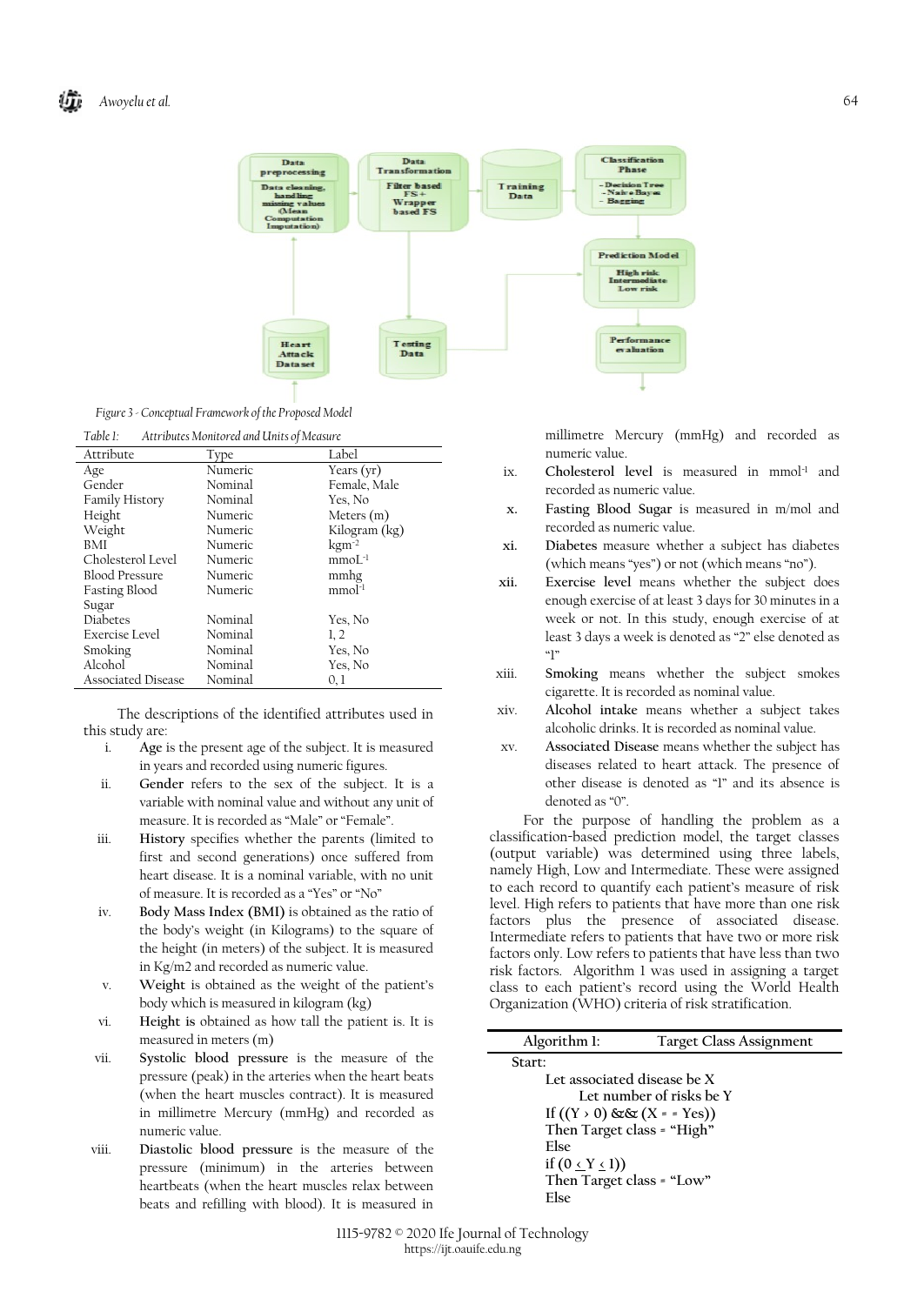| Target Class = "Intermediate". |  |
|--------------------------------|--|
| Fnd if                         |  |
| Fnd if                         |  |
| Stop                           |  |

### **3.1. Data collection and Pre-Processing**

Prior to the collection of the dataset, ethical approval was obtained from the Ethical and Research Committee of the OAUTHC, Ile-Ife, Nigeria. There was no need for consent forms since the patients were not required to partake in the study rather, data containing information about each patient excluding their personal information (e.g., names, address, hospital ID, contact number etc) were collected from health records unit in the Cardiac Care Clinic and General Out-Patient Department (GOPD). The data were stored electronically using Microsoft excel spread sheet. A total of two hundred and 6ix (206) records were collected data. The records in the data contained clinical information of ninety-one (91) males and one hundred and fifteen (115) females within the age range of 18–86. Figure 4 shows a screenshot of the data collected in an excel format.

For the purpose of handling the problem as a classification-based prediction model, the target classes (output variable) were determined using three labels, namely high, low, and intermediate were assigned to each record to quantify each patient's measure of risk level.

High: refers to patients that have more than one risk factors and the presence of associated disease.

Intermediate: refers to patients that have two or more risk factors only.

Low: refers to patients that have less than two risk factors.

Algorithm 1 was used in assigning a target class (High, Low, and Intermediate) to each patient's record using the WHO criteria of Risk Stratification.

After the collection of the data, some records in the data are found with missing values. Basically, the attributes found with missing values are BMI (1), cholesterol level (178), Blood pressure (4), Fasting blood sugar (161), Diabetes (4), exercise level (1), smoking (1), and Alcohol (1). Due to the negative effects large number of missing values could have on the prediction accuracy, the attributes with missing value above 50% of the entire dataset were removed**.** Thus, the cholesterol level and fasting blood sugar were deleted from the dataset, therefore reducing the attributes to thirteen. In this study, mean imputation method was used to populate the missing values. The decision of using mean imputation method in this study is based on the percentage of missing values in the dataset (<5%) and its overall effectiveness in improving the accuracy of classification algorithms. The algorithm for replacing the missing values is shown in Algorithm 2.

| Algorithm 2                 | Mean Imputation Method                                                                                                                                                                                       |                  |
|-----------------------------|--------------------------------------------------------------------------------------------------------------------------------------------------------------------------------------------------------------|------------------|
| //missing value(s)          | Let $D = \{X, Y\}$ // where D is the dataset with missing values<br>// $X = X_i  X_n$ where i is the i <sup>th</sup> attribute column of D with<br>$\frac{1}{n}$ is the number of $\frac{1}{\pi}$ attributes |                  |
|                             | Let Value = V $(X_{ij})$ //where $V(X_{ij})$ is the value of attribute i<br>$\frac{1}{i}$ in patient j                                                                                                       |                  |
|                             | <i>Mean of</i> $X_i = m(X_i) = \sum_{i=1}^k \frac{X_{ij}}{k}$                                                                                                                                                | $\left(1\right)$ |
| Start:                      | Mode of $X_i = M(X_i) = \max[V(X_{ii})]$                                                                                                                                                                     | (2)              |
|                             | For $i = 1$ to $n$ // for each attribute counting<br>//from the first to the last attribute<br>For $j = 1$ to $k$ // for each records counting from the<br>// first tuple to the last tuple                  |                  |
| If $(X_{ij}$ is null)<br>Do |                                                                                                                                                                                                              |                  |
|                             | If $(X_i$ is nominal)<br>Return $M(X_i)$ ;<br>Else<br>Return m $(X_i)$<br>End if                                                                                                                             |                  |
| End if                      |                                                                                                                                                                                                              |                  |

**Stop**

| <b>AGE</b> |                  | GENDER FAMILY H HEIGHT WEIGHT BMI |      |    |       |     | CHOLESTE SYSTOLIC DIASTOLI FBG |     |            |                 |            | DIABETES EXERCISE SMOKING ALCOHOL ASSOCIATED |
|------------|------------------|-----------------------------------|------|----|-------|-----|--------------------------------|-----|------------|-----------------|------------|----------------------------------------------|
|            | <b>65 FEMALE</b> | <b>NO</b>                         | 1.72 | 70 | 23.66 |     | 140                            | 70  | <b>NO</b>  | 2 NO            | <b>NO</b>  |                                              |
|            | 59 MALE          | <b>NO</b>                         | 1.69 | 69 | 24.16 |     | 140                            | 80  | <b>NO</b>  | 2 NO            | <b>YES</b> | 0                                            |
|            | 51 MALE          | <b>YES</b>                        | 1.43 | 61 | 29.83 |     | 120                            | 90  | <b>NO</b>  | 2 NO            | <b>NO</b>  | 1                                            |
|            | 49 FEMALE        | <b>YES</b>                        | 1.61 | 72 | 27.78 |     | 120                            | 80  | <b>NO</b>  | 2 NO            | <b>NO</b>  | 1                                            |
|            | 40 FEMALE        | <b>NO</b>                         | 1.59 | 52 | 20.57 |     | 110                            | 70  | <b>NO</b>  | 1 NO            | <b>NO</b>  | o                                            |
|            | 44 FEMALE        | <b>NO</b>                         | 1.71 | 68 | 23.3  |     | 140                            | 90  | <b>NO</b>  | 2 NO            | <b>NO</b>  | O                                            |
|            | 41 FEMALE        | <b>NO</b>                         | 1.65 | 60 | 22.04 |     | 110                            | 70  | <b>NO</b>  | 2 NO            | <b>NO</b>  | 0                                            |
|            | 55 MALE          | <b>NO</b>                         | 1.77 | 78 | 24.9  |     | 130                            | 90  | <b>YES</b> | 2 NO            | <b>NO</b>  | 1                                            |
|            | 61 MALE          | <b>YES</b>                        | 1.63 | 72 | 27.1  | 3.6 | 130                            | 70  | <b>NO</b>  | 2 NO            | <b>YES</b> | 1                                            |
|            | 55 FEMALE        | <b>YES</b>                        | 1.54 | 73 | 30.78 | 1.3 | 120                            | 60  | 4.8 NO     | 2 NO            | <b>NO</b>  | 1                                            |
|            | 61 FEMALE        | <b>NO</b>                         | 1.77 | 72 | 22.98 |     | 120                            | 70  | <b>YES</b> | 2 NO            | <b>NO</b>  | o                                            |
|            | 63 FEMALE        | <b>NO</b>                         | 1.73 | 71 | 23.72 |     | 110                            | 70  | <b>NO</b>  | 1 NO            | <b>NO</b>  | 1                                            |
|            | 69 MALE          | <b>NO</b>                         | 1.74 | 65 | 21.47 |     | 120                            | 60  |            | 2 <sub>NO</sub> | <b>NO</b>  | 1                                            |
|            | 68 MALE          | <b>NO</b>                         | 1.72 | 65 | 21.97 |     | 140                            | 90  | <b>YES</b> | 2 NO            | <b>NO</b>  | 1                                            |
|            | 66 FEMALE        | <b>NO</b>                         | 1.66 | 67 | 24.31 |     | 120                            | 80  | <b>YES</b> | 2 NO            | <b>NO</b>  | 1                                            |
|            | 45 MALE          | <b>NO</b>                         | 1.73 | 71 | 23.72 |     | 140                            | 90  | <b>NO</b>  | 2 NO            | <b>NO</b>  | 0                                            |
|            | 48 MALE          | <b>NO</b>                         | 1.72 | 68 | 22.99 |     | 160                            | 100 | <b>NO</b>  | 2 NO            | <b>NO</b>  | ٥                                            |
|            | 67 FEMALE        | <b>NO</b>                         | 1.58 | 63 | 25.24 |     | 170                            | 90  | 7.9 NO     | 1 NO            | <b>NO</b>  | 1                                            |
|            | 45 MALE          | <b>NO</b>                         | 1.73 | 71 | 23.72 |     | 140                            | 90  | <b>NO</b>  | 2 NO            | <b>NO</b>  | o                                            |
|            | 47 FEMALE        | <b>YES</b>                        | 1.69 | 70 | 24.51 |     | 140                            | 80  | <b>NO</b>  | 2 NO            | <b>NO</b>  | o                                            |
|            | 73 FEMALE        | <b>NO</b>                         | 1.43 | 61 | 29.83 |     | 110                            | 70  | <b>NO</b>  | 1 NO            | <b>NO</b>  | 1                                            |
|            | 68 FEMALE        | <b>YES</b>                        | 1.53 | 60 | 25.63 | 2.9 | 140                            | 70  | 5.7 NO     | 1 <sub>NO</sub> | <b>YES</b> | $\mathbf{1}$                                 |
|            | <b>45 FEMALE</b> | <b>YES</b>                        | 1.66 | 68 | 24.68 |     | 120                            | 80  | <b>NO</b>  | 2 NO            | <b>NO</b>  | 0                                            |
|            | 41 MALE          | <b>YES</b>                        | 1.69 | 70 | 24.51 |     | 160                            | 100 | <b>NO</b>  | 2 NO            | <b>NO</b>  | Ō                                            |
|            | 43 MALE          | <b>NO</b>                         | 1.76 | 77 | 24.86 |     | 140                            | 90  | <b>NO</b>  | 2 NO            | <b>NO</b>  | Ō                                            |
|            | 60 FEMALE        | <b>YES</b>                        | 1.65 | 85 | 31.22 |     | 130                            | 70  | 5.3 NO     | 1 NO            | <b>NO</b>  | 1                                            |
|            | 43 FEMALE        | <b>NO</b>                         | 1.56 | 74 | 30.41 | 4   | 140                            | 90  | NO         | 1 NO            | <b>NO</b>  |                                              |
|            | 41 FEMALE        | <b>NO</b>                         | 1.74 | 72 | 23.78 |     | 160                            | 100 | <b>NO</b>  | 2 NO            | <b>NO</b>  | 1                                            |
|            | 68 MALE          | <b>NO</b>                         | 1.72 | 65 | 21.97 |     | 120                            | 90  | <b>YES</b> | 2 NO            | <b>NO</b>  |                                              |
|            | <b>68 FEMALE</b> | <b>YES</b>                        | 1.63 | 92 | 23.34 |     | 140                            | 80  | 7.2 NO     | 1 NO            | <b>NO</b>  |                                              |
|            | <b>45 FEMALE</b> | <b>NO</b>                         | 1.54 | 87 | 36.68 | 1.2 | 130                            | 80  | <b>YES</b> | 1 NO            | <b>NO</b>  | 1                                            |

*Figure 4 - Sample Dataset in Microsoft Excel Worksheet*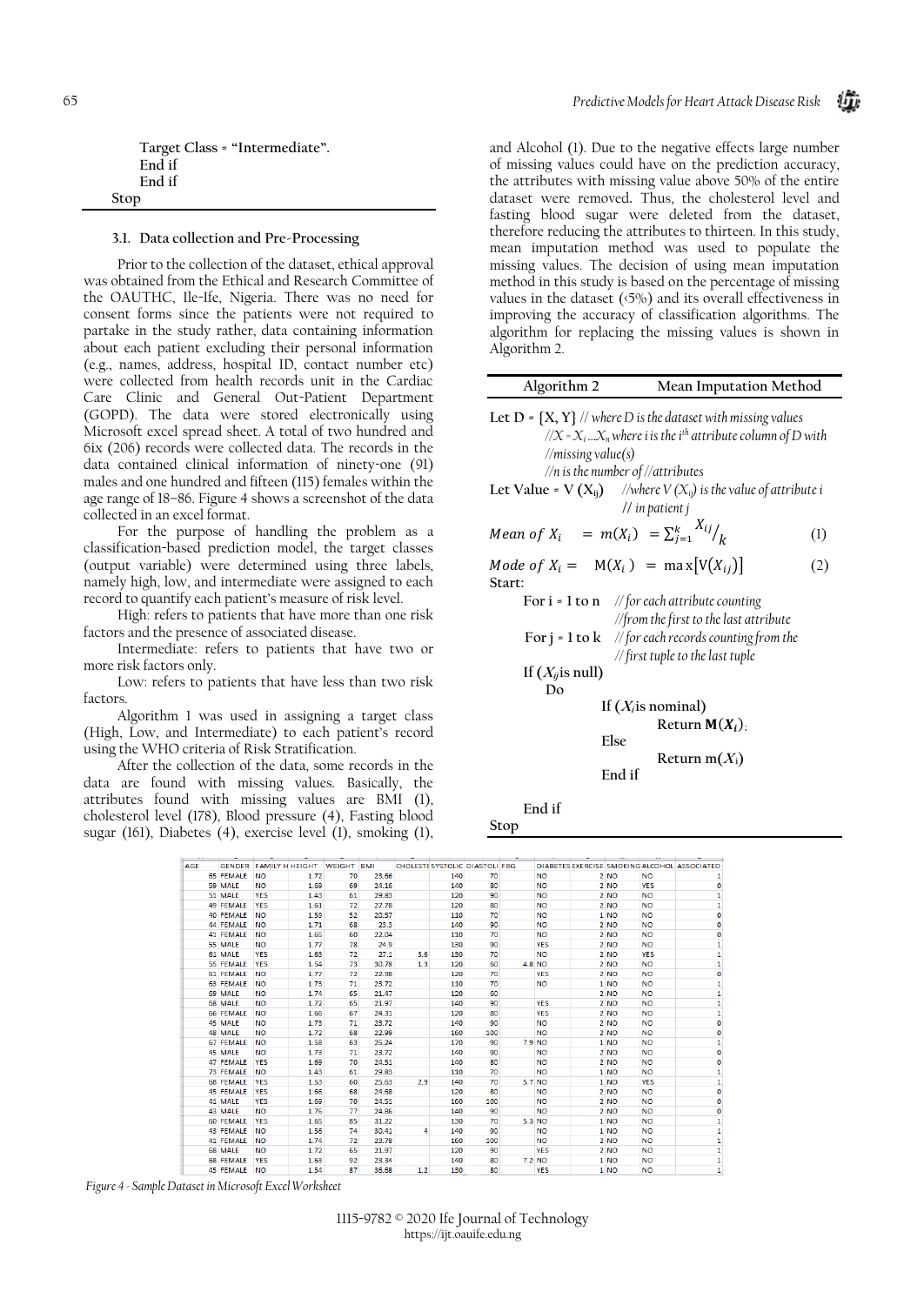## **3.2. Data Transformation**

Following the process of the identification and collection of the data needed for developing the predictive model, it was necessary to determine which set of variables are deemed more relevant effective for heart attack risk prediction. The basic algorithm for implementing the hybrid feature selection algorithm used in this study is by performing the filter-based feature selection using information gain ratio and running the result using the wrapper based feature selection, hence a hybrid feature selection. Hybrid technique performs just like wrapper approach; this method uses a filter method in the first pass to remove irrelative features and then a classifier specific wrapper method to further reduce the feature set. The attributes selected are shown in Table 2 and Table 3.

*Table 2: Attributes Selected by Information Gain Ratio Feature Selection*

| Information Gain Ratio (IGR) |
|------------------------------|
| Associated Disease           |
| Exercise level               |
| BMI                          |
| Family History               |
| Alcohol                      |
| Age                          |
| Systolic                     |
| <b>Diabetes</b>              |
| Weight                       |
| Smoking                      |
|                              |

*Table 3: Attributes Selected by Wrapper Feature Selection*

| Decision Tree         | Bagging based      | Naïve Bayes based  |
|-----------------------|--------------------|--------------------|
| based Wrapper         | Wrapper Method     | Wrapper Method     |
| Method (DTW)          | (BW)               | (NBW)              |
| <b>BMI</b>            | <b>BMI</b>         | BMI                |
| Systolic Blood        |                    | Systolic Blood     |
| Pressure              |                    | Pressure           |
| Diabetes              | Diabetes           | Diabetes           |
| Exercise level        | Exercise level     | Exercise level     |
|                       | Smoking            | Smoking            |
| Alcohol               | Alcohol            | Alcohol            |
| Associated Disease    | Associated disease | Associated disease |
| <b>Family History</b> | Family History     | Family History     |
| Weight                | Weight             |                    |

### **4. RESULTS**

To apply the data mining algorithms, the Rapid Miner version 7.5.001 was used to simulate the predictive model. For the purpose of developing the predictive model for determining the risk of a patient developing heart attack, stratified 10-fold cross validation method was employed. The performance measures considered to evaluate the algorithm are described and then, the obtained results are presented. The models were developed so that the different prediction model could be evaluated. These include the evaluation of data mining model of the whole features of the dataset, and the reduced dataset using feature selection methods of information gain ratio, decision tree wrapper-based feature selection, bagging wrapper-based feature selection and Naïve Bayes wrapper-based feature selection.

In order to determine these, four parameters of a confusion matrix must be identified from the results of predictions made by the classifier during model testing. These are: true positive (TP), true negative (TN), false positive (FP) and false negative (FP).

- TP is the correct prediction of positive cases,
- TN is the correct prediction of negative cases,
- FP is the incorrect prediction of positive cases (negative predicted as positives).
- FN is the incorrect prediction of negative cases.

Table 4 shows the description of the confusion matrix (CM), TPs are the values in the predicted class of an actual class; the total number of FNs for a class is the sum of values in the corresponding column (excluding the TP); The total number of FPs for a class is the sum of values in the corresponding row (excluding the TP); The total number of TNs for a certain class will be the sum of all columns and rows excluding that class column and row. The actual case of a confusion matrix is the sum of TP and FN (i.e. actual case = TP + FN). Taking for example:

- Actual case for High (AC $_{\rm H}$ ), AC $_{\rm H}$  = TP + FN; where FN is the sum of values in the corresponding column (i.e.  $FN = V_{HI} + V_{HL}$ )
- Actual case for Intermediate  $(AC<sub>I</sub>)$  = TP + FN; where FN is the sum of values in the corresponding column (i.e.  $FN = V_{IH} + V_{IL}$ )
- Actual case for Low (ACL), ACL =  $TP + FN$ ; where FN is the sum of values in the corresponding column (i.e.  $FN = V_{LH} + V_{LI}$ )

*Table 4: Description of a Confusion Matrix (CM)*

| Confusion Matrix |              | True |              |      |  |
|------------------|--------------|------|--------------|------|--|
|                  |              | Hiσh | Intermediate | Low. |  |
|                  | High         | ТРн  | Vін.         | ∕тн  |  |
| Predicted        | Intermediate | Vні  | TPı          | Vтт  |  |
|                  | l ow         | Vнг  | V11          | TP,  |  |

The Confusion matrix for the prediction models are shown in Table 5, Table 6, Table 7, Table 8, Table 9, Table 10, Table 11, Table 12, Table 13, Table 14, Table 15, Table 16, Table 17, Table 18 and Table 19**.** 

*Table 5: Confusion Matrix of Decision Tree Algorithm with 13 Attributes*

|             |        | -      |        |
|-------------|--------|--------|--------|
|             | True H | True I | True I |
| Predicted H |        | 41     |        |
| Predicted I | ווו    |        |        |
| Predicted I |        |        |        |
|             |        |        |        |

Table 5 shows that 15 cases that are High Risk were correctly predicted as High Risk, 11 cases that were Intermediate were predicted as Intermediate and 20 cases that at Low Risk were correctly predicted as Low Risk. This shows that 46 cases were correctly predicted.

Table 6 shows the confusion matrix of Decision Tree algorithm with features selected from Information Gain Ratio. The table shows that there were 113 cases that are of High Risk predicted correctly as High Risk, 39 correctly predicted as Intermediate and 20 correctly predicted as Low Risk. This shows that there were 172 cases correctly predicted and 34 incorrectly classified.

*Table 6: Confusion Matrix of Decision Tree Algorithm with Features Selected from Information Gain (IG) Ratio*

|             | True I | True H | True I |
|-------------|--------|--------|--------|
| Predicted H |        | ,4     |        |
| Predicted I |        | 39     |        |
| Predicted I |        |        |        |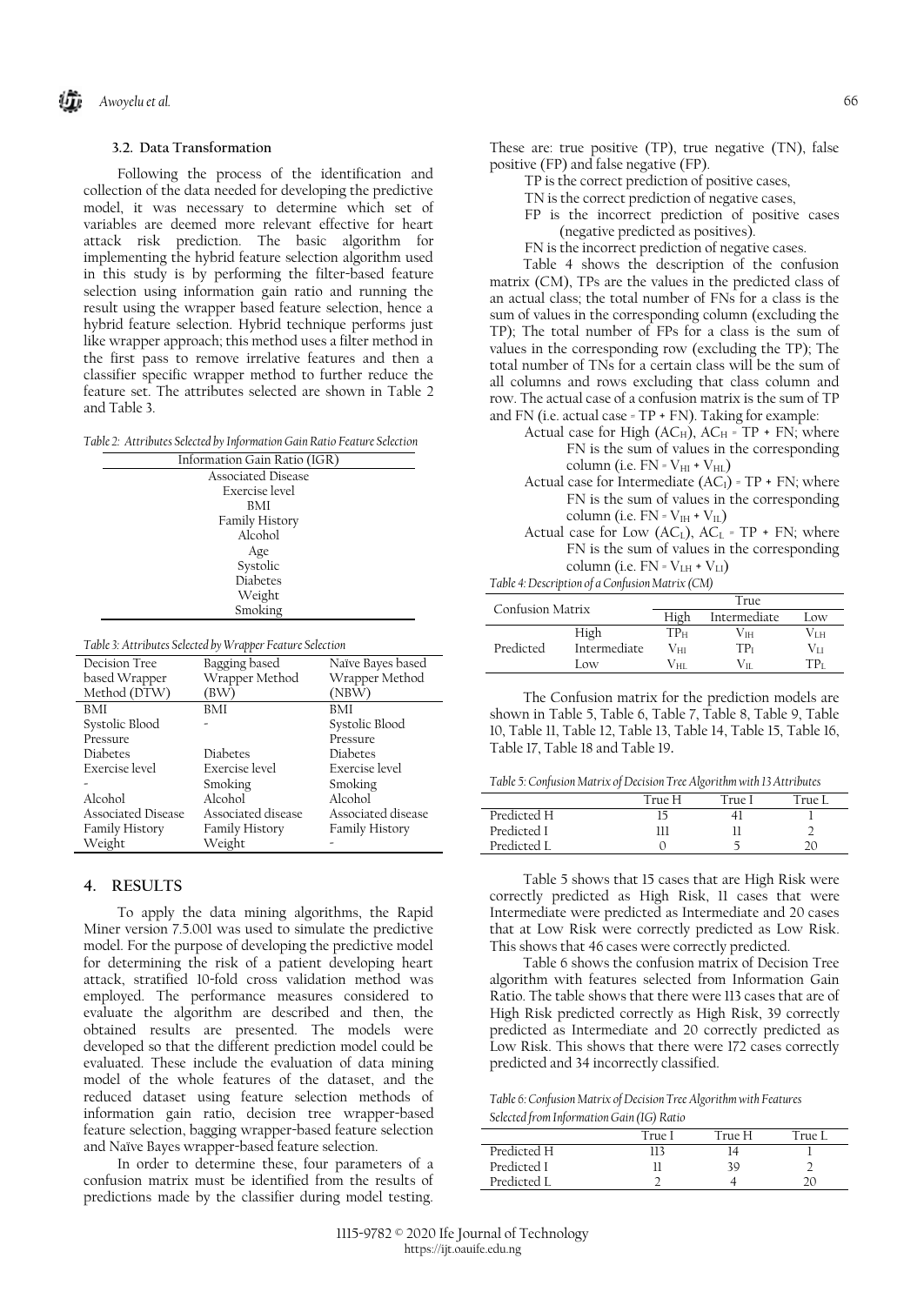Table 7 shows the result of classification of Decision Tree with features selected from Information Gain Ratio and Decision tree-based wrapper method. The table shows that 112 cases were correctly predicted as High Risk, 42 as Intermediate and 18 as Low Risk. This implies that 172 cases were correctly classified.

*Table 7: Confusion Matrix of Decision Tree Algorithm with Features Selected from Information Gain Ratio (IG) and DT based Wrapper (DTW) Method*

|             | True H | True 1 | True L |
|-------------|--------|--------|--------|
| Predicted H | רו     |        |        |
| Predicted I |        |        |        |
| Predicted I |        |        |        |

Table 8 gives the result of Decision Tree Algorithm with Features Selected from Information Gain Ratio (IG) and Bagging based Wrapper (BW) Method. It shows that 109 cases were correctly classified as High Risk, 37 as Intermediate and 17 as Low Risk, with a total of 163 cases correctly classified.

*Table 8: Confusion Matrix of Decision Tree Algorithm with Features Selected from Information Gain Ratio (IG) and Bagging based Wrapper (BW) Method*

|             | True H | True I | True I |
|-------------|--------|--------|--------|
| Predicted H | 109    |        |        |
| Predicted I | 16     | 37     |        |
| Predicted I |        |        |        |

Table 9 gives the Confusion Matrix of Decision Tree Algorithm with Features Selected from Information Gain Ratio (IG) and Naïve Bayes based Wrapper (NBW) Method. It shows that 106 cases were correctly classified as High Risk, 37 as Intermediate and 5 as Low Risk, with a total of 148 cases correctly classified and 48 incorrectly classified.

*Table 9: Confusion Matrix of Decision Tree Algorithm with Features Selected from Information Gain Ratio (IG) and Naïve Bayes based Wrapper (NBW) Method*

|             | True H | True I | $TTI1e$ I |
|-------------|--------|--------|-----------|
| Predicted H | 106    | 14     |           |
| Predicted I | 19     | 37     |           |
| Predicted I |        |        |           |

Table 10 gives Confusion Matrix of Bagging Algorithm with all the 13 attributes. It shows that 113 cases were correctly classified as High Risk, 43 as Intermediate Risk and 20 as Low Risk, with a total of 186 cases correctly classified and 29 incorrectly classified.

*Table 10: Confusion Matrix of Bagging Algorithm with 13 Attributes*

|             | True H | True I | True I |
|-------------|--------|--------|--------|
| Predicted H | 113    |        |        |
| Predicted I |        | 43     |        |
| Predicted I |        |        | 20     |

Table 11 gives the Confusion Matrix of Bagging Algorithm with Features Selected from Information Gain Ratio. It shows that 110 cases were correctly predicted as High Risk, 40 as Intermediate and 16 as Low Risk, with a total of 166 cases correctly classified and 30 cases incorrectly classified. Table 12 gives Confusion Matrix of

Bagging Algorithm with Features Selected from Information Gain Ratio and DT based Wrapper Method. The table shows that 112 cases were correctly predicted as High Risk, 41 cases as Intermediate and 19 as Low Risk, with a total of 172 cases correctly predicted and 33 cases as incorrectly predicted.

*Table 11: Confusion Matrix of Bagging Algorithm with Features Selected from Information Gain Ratio*

|             | True H | True I | True I |
|-------------|--------|--------|--------|
| Predicted H | 110    |        |        |
| Predicted I |        | 40     |        |
| Predicted I |        |        |        |

*Table 12: Confusion Matrix of Bagging Algorithm with Features Selected from Information Gain Ratio and DT based Wrapper Method*

|             | True H | $True$ ) | True I |
|-------------|--------|----------|--------|
| Predicted H |        |          |        |
| Predicted I |        |          |        |
| Predicted L |        |          | 10     |

Table 13 gives the Confusion Matrix of Bagging Algorithm with Features Selected from Information Gain Ratio and Bagging based Wrapper Method. The result shows that 112 cases were correctly predicted as High Risk, 39 as Intermediate and 20 as Low Risk with a total of 171 cases correctly predicted and 35 incorrectly predicted. Table 14 gives Confusion Matrix of Bagging Algorithm with Features Selected from Information Gain Ratio and Naïve Bayes based Wrapper Method. It shows that 113cases were correctly predicted as High Risk, 39 cases as Intermediate Risk and 20 cases as Low Risk.

*Table 13: Confusion Matrix of Bagging Algorithm with Features Selected from Information Gain Ratio and Bagging based Wrapper Method*

|             |        | .      |        |
|-------------|--------|--------|--------|
|             | True H | True I | True L |
| Predicted H |        |        |        |
| Predicted I |        | 39     |        |
| Predicted I |        |        |        |

*Table 14: Confusion Matrix of Bagging Algorithm with Features Selected from Information Gain Ratio and Naïve Bayes based Wrapper Method*

|             | True H | True I | True L |
|-------------|--------|--------|--------|
| Predicted H | 113    |        |        |
| Predicted I |        | 39     |        |
| Predicted L |        |        |        |

Table 15 gives Confusion Matrix of Naïve Bayes Algorithm with all the 13 Attributes. The table shows that 114 cases were correctly predicted as High Risk, 41 cases as Intermediate Risk and 15 cases as Low Risk with a total of 170 cases correctly predicted and 36 incorrectly predicted. Table 16 gives the Confusion Matrix of Naive Bayes Algorithm with Features Selected from Information Gain Ratio. It shows that 114 cases were correctly predicted as High Risk, 41 as Intermediate Risk and 15 cases as Low Risk with a total of 170 cases correctly predicted and 36 incorrectly predicted.

Table 16 gives the Confusion Matrix of Naive Bayes Algorithm with Features Selected from Information Gain Ratio. The table shows that 114 cases were correctly predicted as High Risk, 41 cases as Intermediate and 16 as Low Risk with a total of 171 cases correctly predicted and 35 incorrectly predicted. Table 17 gives the Confusion

67 1115-9782 © 2020 Ife Journal of Technology https://ijt.oauife.edu.ng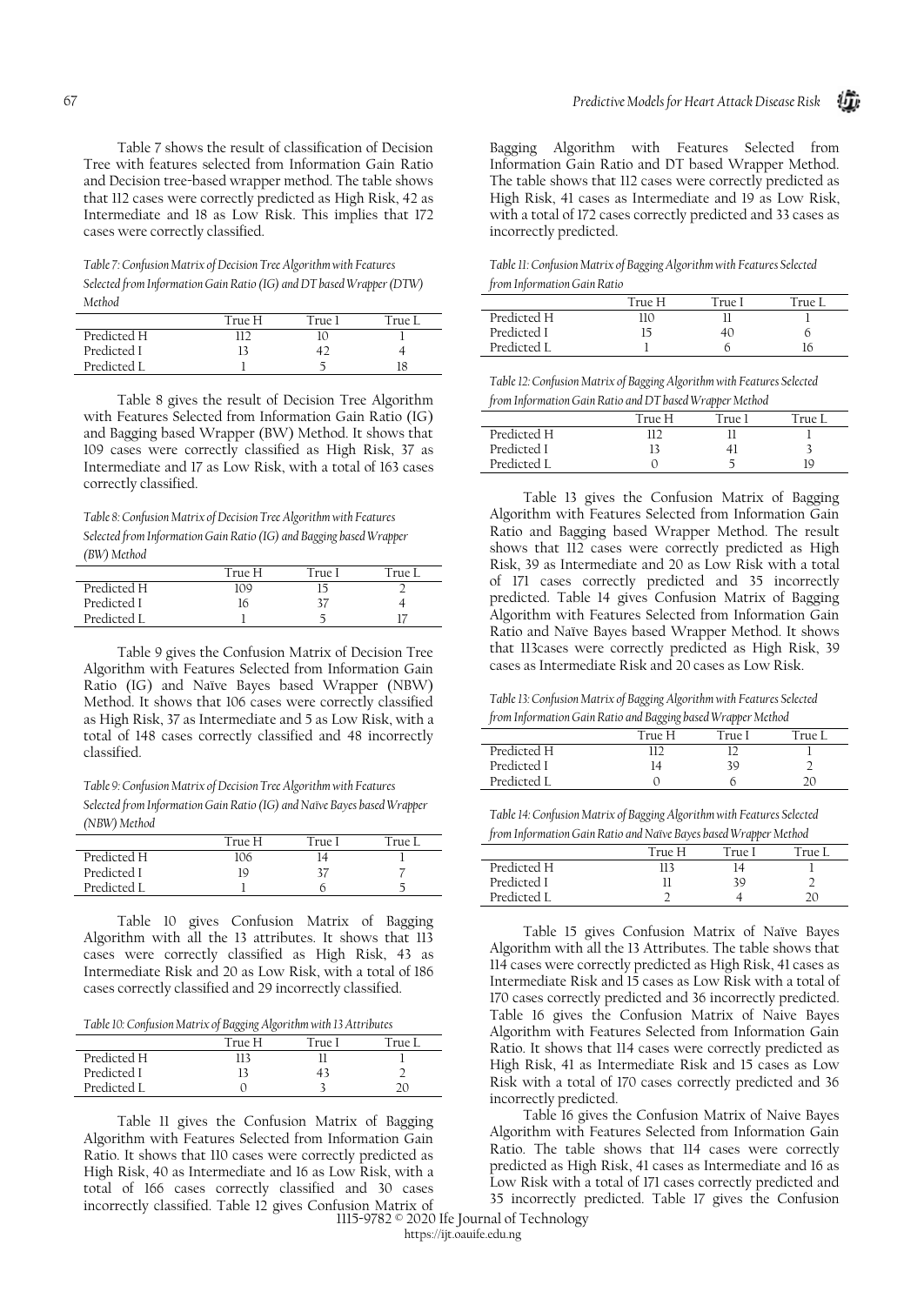Шì *Awoyelu et al.* 68

Matrix of Naïve Bayes Algorithm with Features Selected from Information Gain Ratio and DT based Wrapper Method. It shows that 114 cases were correctly predicted as High Risk, 38 cases as Intermediate and 15 cases as Low Risk with a total of 167 cases correctly predicted.

*Table 15: Confusion Matrix of Naïve Bayes Algorithm with 13 Attributes*

|             | True H | True I | True 1 |
|-------------|--------|--------|--------|
| Predicted H | 14     |        |        |
| Predicted I |        |        |        |
| Predicted L |        |        |        |

*Table 16: Confusion Matrix of Naive Bayes Algorithm with Features Selected from Information Gain Ratio*

|             | True H | True I | True I |
|-------------|--------|--------|--------|
| Predicted H | 14     |        |        |
| Predicted I |        |        | n      |
| Predicted I |        |        |        |
|             |        |        |        |

*Table 17: Confusion Matrix of Naïve Bayes Algorithm with Features Selected from Information Gain Ratio and DT based Wrapper Method*

|             | True H | True 1 | True I |  |
|-------------|--------|--------|--------|--|
| Predicted H | 14     |        |        |  |
| Predicted I |        | 38     |        |  |
| Predicted L |        |        |        |  |
|             |        |        |        |  |

Table 18 gives the Confusion Matrix of Naïve Bayes Algorithm with Features Selected from Information Gain Ratio and Bagging based Wrapper Method. It shows that 115 cases were correctly predicted as High Risk, 42 as Intermediate and 15 as Low Risk with a total of 172 cases correctly predicted and 34 cases incorrectly predicted. Table 19 gives Confusion Matrix of Naïve Bayes Algorithm with Features Selected from Information Gain Ratio and Naïve Bayes based Wrapper Method. The table shows that 114 cases were correctly predicted as High Risk, 48 cases as Intermediate Risk and 19 cases as Low Risk with a total of 181 cases correctly predicted and25 cases incorrectly predicted.

*Table 18: Confusion Matrix of Naïve Bayes Algorithm with Features Selected from Information Gain Ratio and Bagging based Wrapper Method*

|             | True H | True I | True I |
|-------------|--------|--------|--------|
| Predicted H | 115    |        |        |
| Predicted I |        |        |        |
| Predicted I |        |        |        |

|             | True H | True 1 | True I |
|-------------|--------|--------|--------|
| Predicted H | 14     |        |        |
| Predicted I |        | 48     |        |
| Predicted I |        |        | 10     |

#### **4.1. Performance Evaluation**

In this study, the effect of feature selection on classification performance was evaluated. For evaluating the predictive models, accuracy and sensitivity were used as performance metrics.

**Sensitivity,** also known as *true positive rate or recall* is the proportion of actual positive cases that were correctly predicted positive by the model.

$$
Sensitivity = \frac{\text{TP}}{\text{TP+FN}}\tag{3}
$$

**Accuracy**: is the ratio of correctly classified samples to the total number of tested samples.

$$
Accuracy = \frac{TP + TN}{TP + FP + FN + TN} \tag{4}
$$

The performance measures for the prediction model executed on the whole set of features and reduced set of features are represented in Table 20. The table shows the correct classification, accuracy, mean recall and sensitivity values using Decision Tree, Bagging and Naïve Bayes classifiers when (i) all the features were selected, denoted as ALL, (ii) with only features selected from information gain ratio (IGR), (iii) with features selected from Information Gain Ratio and Decision Tree-based Wrapper Method (IGR+DTW), (iv) with features selected from Information Gain Ratio and Bagging-based Wrapper Method (IGR+BW) and (v) with features selected from Information Gain Ratio and Naïve Bayes-based Wrapper Method (IGR+NBW). Bagging achieved a better accuracy, which is above 83.50% when executed on the whole attributes. Naïve Bayes offers competitive accuracy of 82.52% but decision tree accuracy is considerably lower. The results obtained showed that training and testing the Naïve Bayes algorithm with features selected from information *gain* and *Naïve Bayes wrapper-based Feature selection* has the highest accuracy and recall of 87.86% and 85.77% respectively, hence, the best proposed prediction model for predicting heart attack in patient. Correct classification values for Naïve Bayes are shown in Figure 2 while the accuracy values are as depicted in Figure 3 and Mean Recall values are as depicted in Figure 4.

#### *Table 20: Description of the Result of Each Model Using 10 Fold Cross-validation*

|          | $\checkmark$           |        |        |                 |            |          |
|----------|------------------------|--------|--------|-----------------|------------|----------|
| Dataset  |                        | ALL    | IGR    | <b>IG R+DTW</b> | $IGR + BW$ | IGR +NBW |
| Decision | Correct classification | 163    | 158    | 176             | 172        | 172      |
| Tree     | Accuracy               | 79.13% | 76.70% | 85.44%          | 83.50%     | 83.50%   |
|          | Mean Recall            | 75.11% | 71.42% | 84.03%          | 82.33%     | 81.69%   |
| Bagging  | Correct classification | 172    | 166    | 173             | 171        | 172      |
|          | Accuracy               | 83.50% | 80.58% | 83.98%          | 83.01%     | 83.50%   |
|          | Mean Recall            | 80.28% | 75.68% | 81.41%          | 81.42%     | 81.69%   |
| Naïve    | Correct classification | 170    | 171    | 167             | 172        | 181      |
| Bayes    | Accuracy               | 82.52% | 83.01% | 81.07%          | 83.50%     | 87.86%   |
|          | Mean Recall            | 75.875 | 77.32% | 74.12%          | 76.72%     | 85.77%   |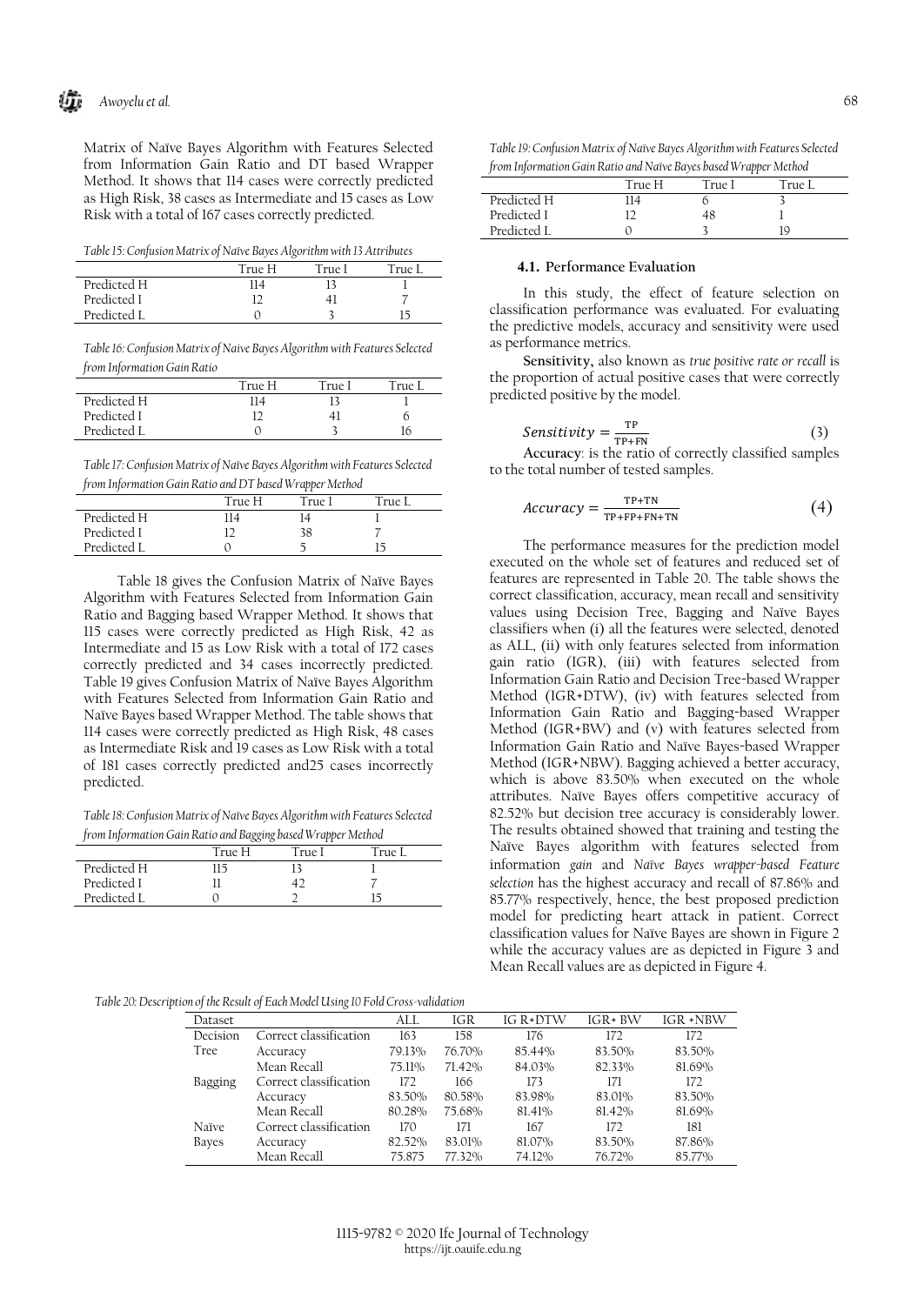

*Figure 2 Correct Classification values with Naïve Bayes*







*Figure 4 Mean Recall values with Naïve Bayes*

# **5. CONCLUSION**

In conclusion, this study has proposed a predictive model which combines filter-based feature selection and wrapper-based feature selection together with supervised

machine learning algorithm. The predictive model has shown the important attributes relevant for the prediction of heart attack risk thus reducing the computational complexity of the model with an increased performance. Therefore, this study could be integrated into Health Information System (HIS) which captures, stores, and manages clinical and demographic information about patients. Such information can be fed to the heart attack risk prediction model, thereby providing aid to physicians, and improving clinical decisions affecting heart attack. The resulting model can also be used by junior cardiologist to help identify patients who needed special attention by screening out patients who have a high level of developing the disease and transferring those patients to senior cardiologist for further analysis.

### **REFERENCES**

- Abdullah A. S. and Rajalaxmi R. R. (2012). A Data Mining Model for Predicting the Coronary Heart Disease using Random Forest Classifier. International Conference on Recent Trends in Computational Methods, Communication and Control, Vol. 3, Issue 1, pp. 22-25.
- Agarwal V., Briasoulis A. and Messerli F. H. (2013). Effects of renin-angiotensin system blockade on mortality and hospitalization in heart failure with preserved ejection fraction. Heart Failure Reviews, Vol. 4, Issue 3, pp. 429- 437.
- Amin S. U., Agarwal K. and Beg R. (2013). Genetic Neural Network Based Data Mining in Prediction of Heart Disease Using Risk Factors. Proceedings of 2013 IEEE Conference on Information and Communication Technologies (ICT 2013), Vol. 1, Issue 1 pp. 1228-1231.
- Chaurasia V. and Pal S. (2013). Early Prediction of Heart Diseases Using Data Mining Techniques," Caribbean Journal of Science and Technology, Vol. 1, pp. 208-217.
- Dangare C. S. and Apte S. S. (2012). A Data Mining Approach for Prediction of Heart Disease using Neural Networks. International Journal of Computer Engineering & Technology, Vol. 3, Issue 3, pp. 20-30.
- Florence S., Bhuvaneswari N. G., Amma C., Annapoorani G. and Malathi K. (2014). Predicting the Risk of Heart Attacks using Neural Network and Decision Tree. International Journal of Innovative Research in Computer and Communication Engineering, Vol. 2, Issue11, pp. 7025-7030.
- Hall, M. A. (1999). Correlation-based feature selection for machine learning. Unpublished Ph.D thesis, Department of Computer Science, University of Waikato, Hamilton, New Zealand.
- Joshi S. and Nair M. K. (2015). Prediction of Heart Disease Using Classification Based Data Mining Techniques. Computational Intelligence in Data Mining, Vol. 2 Issue 1, pp. 503-511.
- Mackay J. and Mensah G. A. (2004). The Atlas of Heart Disease and Stroke. Cardiovascular Disease, World Health Organization. [Online] Available at: [https://www.who.int/cardiovascular\\_diseases/resources/at](https://www.who.int/cardiovascular_diseases/resources/atlas/en/) [las/en/](https://www.who.int/cardiovascular_diseases/resources/atlas/en/) Accessed: 25th July, 2020.
- Masethe H. D. and Masethe M. A. (2014). Prediction of Heart Disease using Classification Algorithms. Proceedings of the World Congress on Engineering and Computer Science, Vol. 2, Issue 1, pp. 25-29.
- Mendis S., Abegunde D., Yusuf S., Ebrahim S., Shaper G., Ghannem H. and Shengelia B. (2005). "WHO study on Prevention of Recurrences of Myocardial Infarction and Stroke (WHO-PREMISE)," Bulletin of the World Health Organization, Vol. 83, Issue 3, pp. 820-829.
- Nikhar S. and Karandikar A. M. (2016). Prediction of Heart Disease Using Machine Learning Algorithms. International

69 1115-9782 © 2020 Ife Journal of Technology

https://ijt.oauife.edu.ng